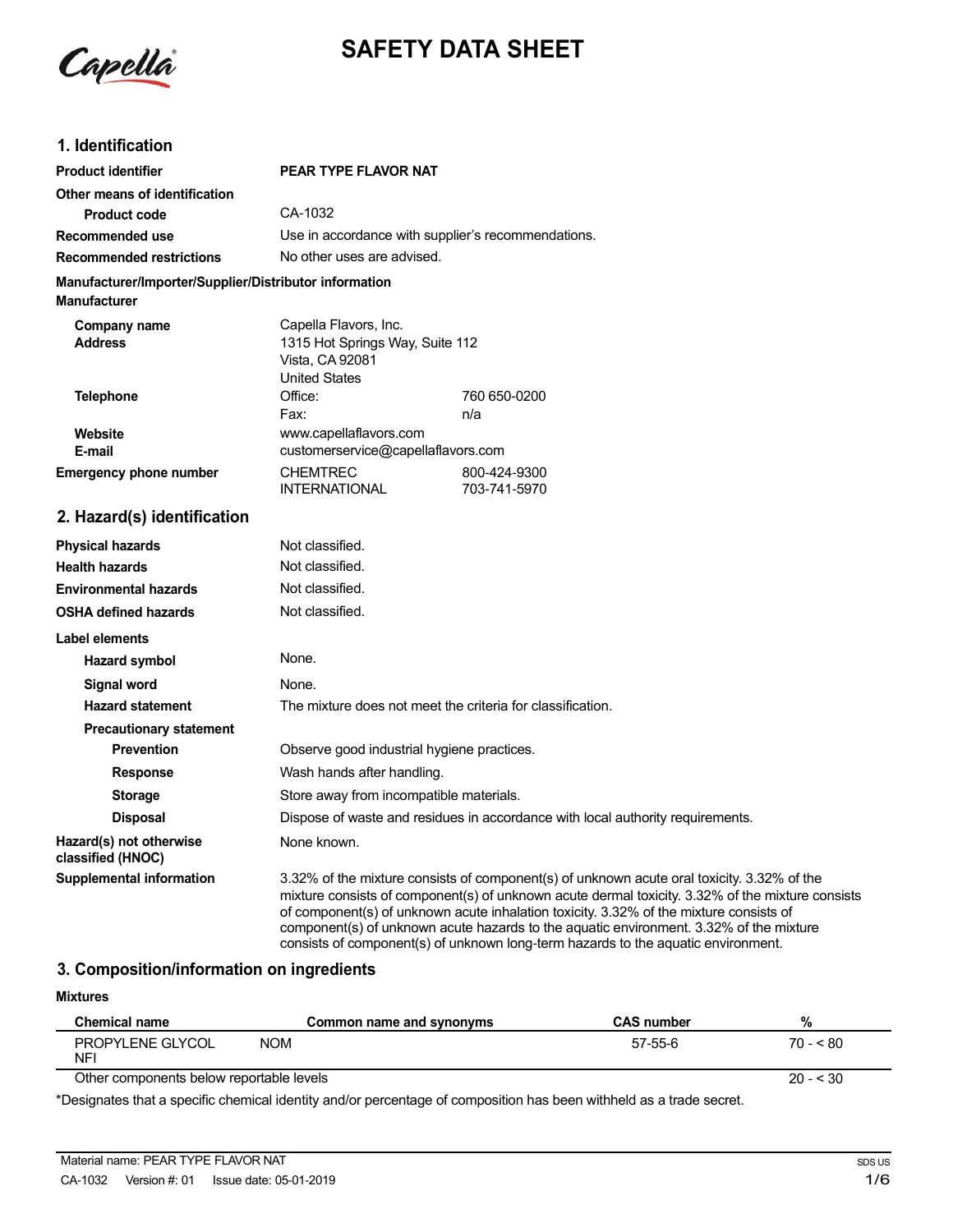## **4. First-aid measures**

| Inhalation                                                                   | Move to fresh air. Call a physician if symptoms develop or persist.                                                 |
|------------------------------------------------------------------------------|---------------------------------------------------------------------------------------------------------------------|
| <b>Skin contact</b>                                                          | Wash off with soap and water. Get medical attention if irritation develops and persists.                            |
| Eye contact                                                                  | Rinse with water. Get medical attention if irritation develops and persists.                                        |
| Ingestion                                                                    | Rinse mouth. Get medical attention if symptoms occur.                                                               |
| Most important<br>symptoms/effects, acute and<br>delayed                     | Direct contact with eyes may cause temporary irritation.                                                            |
| Indication of immediate<br>medical attention and special<br>treatment needed | Treat symptomatically.                                                                                              |
| <b>General information</b>                                                   | Ensure that medical personnel are aware of the material(s) involved, and take precautions to<br>protect themselves. |
| 5. Fire-fighting measures                                                    |                                                                                                                     |

| Suitable extinguishing media                                     | Alcohol resistant foam. Powder. Carbon dioxide (CO2).                                         |
|------------------------------------------------------------------|-----------------------------------------------------------------------------------------------|
| Unsuitable extinguishing<br>media                                | Do not use water jet as an extinguisher, as this will spread the fire.                        |
| Specific hazards arising from<br>the chemical                    | During fire, gases hazardous to health may be formed.                                         |
| Special protective equipment<br>and precautions for firefighters | Self-contained breathing apparatus and full protective clothing must be worn in case of fire. |
| <b>Fire fighting</b><br>equipment/instructions                   | Move containers from fire area if you can do so without risk.                                 |
| <b>Specific methods</b>                                          | Use standard firefighting procedures and consider the hazards of other involved materials.    |
| <b>General fire hazards</b>                                      | No unusual fire or explosion hazards noted.                                                   |
|                                                                  |                                                                                               |

## **6. Accidental release measures**

| Personal precautions,<br>protective equipment and<br>emergency procedures | Keep unnecessary personnel away. For personal protection, see section 8 of the SDS.                                                                                                                                                               |
|---------------------------------------------------------------------------|---------------------------------------------------------------------------------------------------------------------------------------------------------------------------------------------------------------------------------------------------|
| Methods and materials for                                                 | Use water spray to reduce vapors or divert vapor cloud drift.                                                                                                                                                                                     |
| containment and cleaning up                                               | Large Spills: Stop the flow of material, if this is without risk. Dike the spilled material, where this is<br>possible. Absorb in vermiculite, dry sand or earth and place into containers. Following product<br>recovery, flush area with water. |
|                                                                           | Small Spills: Wipe up with absorbent material (e.g. cloth, fleece). Clean surface thoroughly to<br>remove residual contamination.                                                                                                                 |
|                                                                           | Never return spills to original containers for re-use. For waste disposal, see section 13 of the SDS.                                                                                                                                             |
| <b>Environmental precautions</b>                                          | Avoid discharge into drains, water courses or onto the ground.                                                                                                                                                                                    |
| 7. Handling and storage                                                   |                                                                                                                                                                                                                                                   |
| Precautions for safe handling                                             | Avoid prolonged exposure. Observe good industrial hygiene practices.                                                                                                                                                                              |
| Conditions for safe storage,<br>including any incompatibilities           | Store in tightly closed container. Store away from incompatible materials (see Section 10 of the<br>SDS).                                                                                                                                         |

## **8. Exposure controls/personal protection**

#### **Occupational exposure limits**

The following constituents are the only constituents of the product which have a PEL, TLV or other recommended exposure limit. At this time, the other constituents have no known exposure limits.

| US. Workplace Environmental Exposure Level (WEEL) Guides |                                                                                                                     |            |          |  |
|----------------------------------------------------------|---------------------------------------------------------------------------------------------------------------------|------------|----------|--|
| <b>Components</b>                                        | Type                                                                                                                | Value      | Form     |  |
| <b>PROPYLENE GLYCOL</b><br>NOM NFI (CAS 57-55-6)         | TWA                                                                                                                 | 10 $ma/m3$ | Aerosol. |  |
| المتحادث والمحادث فالتحميل والمتحدث والمتحاد والمتار     | $\mathbf{M}$ is the later of a comparison of the first standard from the collection of $\mathbf{M}$ is $\mathbf{M}$ |            |          |  |

**Biological limit values**

No biological exposure limits noted for the ingredient(s).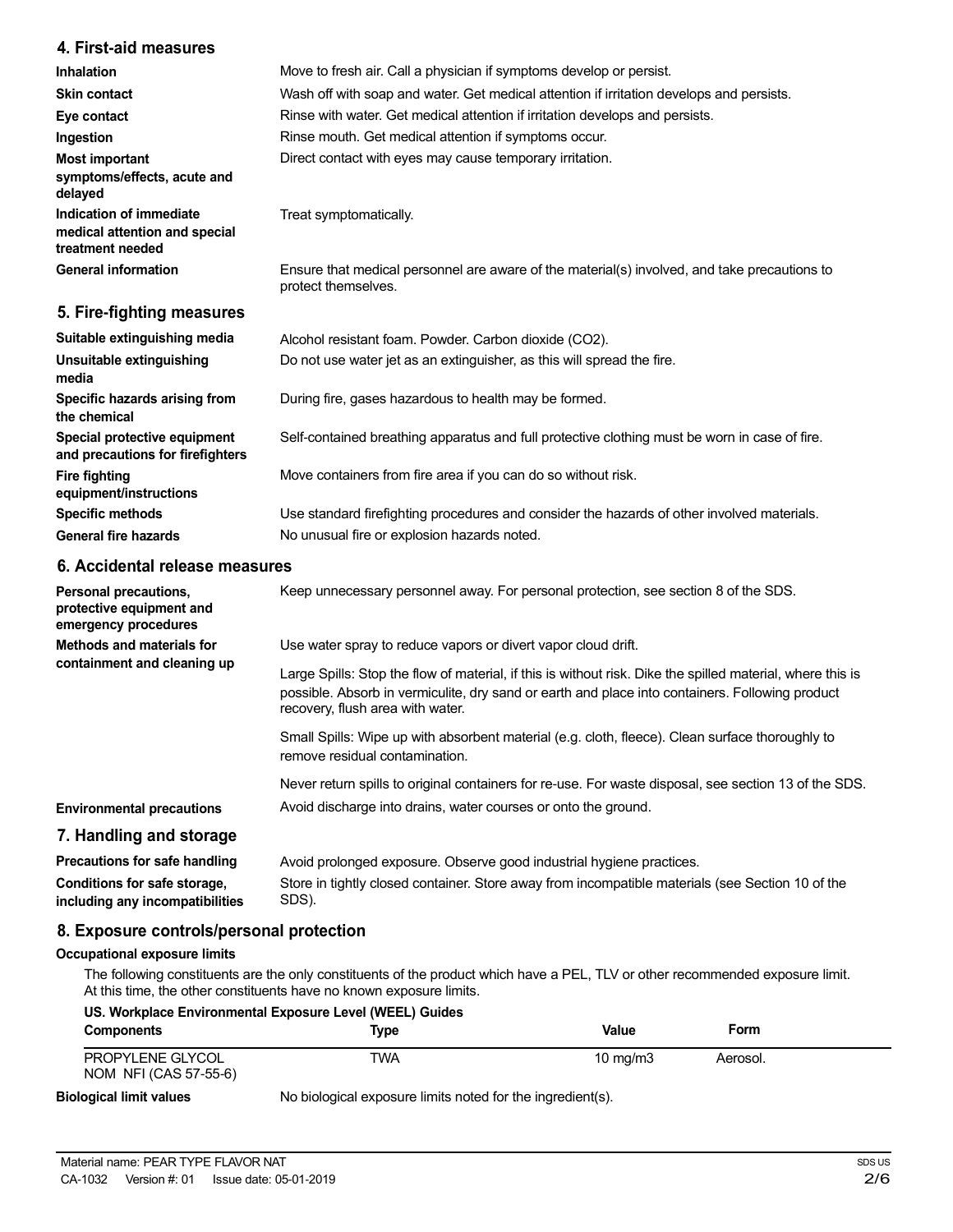| Appropriate engineering<br>controls | Good general ventilation should be used. Ventilation rates should be matched to conditions. If<br>applicable, use process enclosures, local exhaust ventilation, or other engineering controls to<br>maintain airborne levels below recommended exposure limits. If exposure limits have not been<br>established, maintain airborne levels to an acceptable level. |
|-------------------------------------|--------------------------------------------------------------------------------------------------------------------------------------------------------------------------------------------------------------------------------------------------------------------------------------------------------------------------------------------------------------------|
|                                     | Individual protection measures, such as personal protective equipment                                                                                                                                                                                                                                                                                              |
| Eye/face protection                 | Wear safety glasses with side shields (or goggles).                                                                                                                                                                                                                                                                                                                |
| <b>Skin protection</b>              |                                                                                                                                                                                                                                                                                                                                                                    |
| <b>Hand protection</b>              | Wear appropriate chemical resistant gloves.                                                                                                                                                                                                                                                                                                                        |
| Other                               | Wear suitable protective clothing.                                                                                                                                                                                                                                                                                                                                 |
| <b>Respiratory protection</b>       | In case of insufficient ventilation, wear suitable respiratory equipment.                                                                                                                                                                                                                                                                                          |
| <b>Thermal hazards</b>              | Wear appropriate thermal protective clothing, when necessary.                                                                                                                                                                                                                                                                                                      |
| General hygiene<br>considerations   | Always observe good personal hygiene measures, such as washing after handling the material<br>and before eating, drinking, and/or smoking. Routinely wash work clothing and protective<br>equipment to remove contaminants.                                                                                                                                        |

## **9. Physical and chemical properties**

| Appearance                                        |                                   |
|---------------------------------------------------|-----------------------------------|
| <b>Physical state</b>                             | Liquid.                           |
| Form                                              | Liquid.                           |
| Color                                             | Not available.                    |
| Odor                                              | Not available.                    |
| <b>Odor threshold</b>                             | Not available.                    |
| рH                                                | Not available.                    |
| Melting point/freezing point                      | -74.2 °F (-59 °C) estimated       |
| Initial boiling point and boiling<br>range        | 370.76 °F (188.2 °C) estimated    |
| <b>Flash point</b>                                | > 200.0 °F (> 93.3 °C) Closed Cup |
| <b>Evaporation rate</b>                           | Not available.                    |
| Flammability (solid, gas)                         | Not applicable.                   |
| Upper/lower flammability or explosive limits      |                                   |
| <b>Flammability limit - lower</b><br>$(\%)$       | Not available.                    |
| Flammability limit - upper<br>(%)                 | Not available.                    |
| Explosive limit - lower (%)                       | Not available.                    |
| Explosive limit - upper (%)                       | Not available.                    |
| Vapor pressure                                    | 0.14 hPa estimated                |
| <b>Vapor density</b>                              | Not available.                    |
| <b>Relative density</b>                           | Not available.                    |
| Solubility(ies)                                   |                                   |
| Solubility (water)                                | Not available.                    |
| <b>Partition coefficient</b><br>(n-octanol/water) | Not available.                    |
| <b>Auto-ignition temperature</b>                  | 700 °F (371.11 °C) estimated      |
| <b>Decomposition temperature</b>                  | Not available.                    |
| <b>Viscosity</b>                                  | Not available.                    |
| <b>Other information</b>                          |                                   |
| <b>Explosive properties</b>                       | Not explosive.                    |
| <b>Flammability class</b>                         | Combustible IIIB estimated        |
| <b>Oxidizing properties</b>                       | Not oxidizing.                    |
| <b>Refractive index</b>                           | 1.407 - 1.437                     |
| <b>Specific gravity</b>                           | $1.03 - 1.06$                     |
|                                                   |                                   |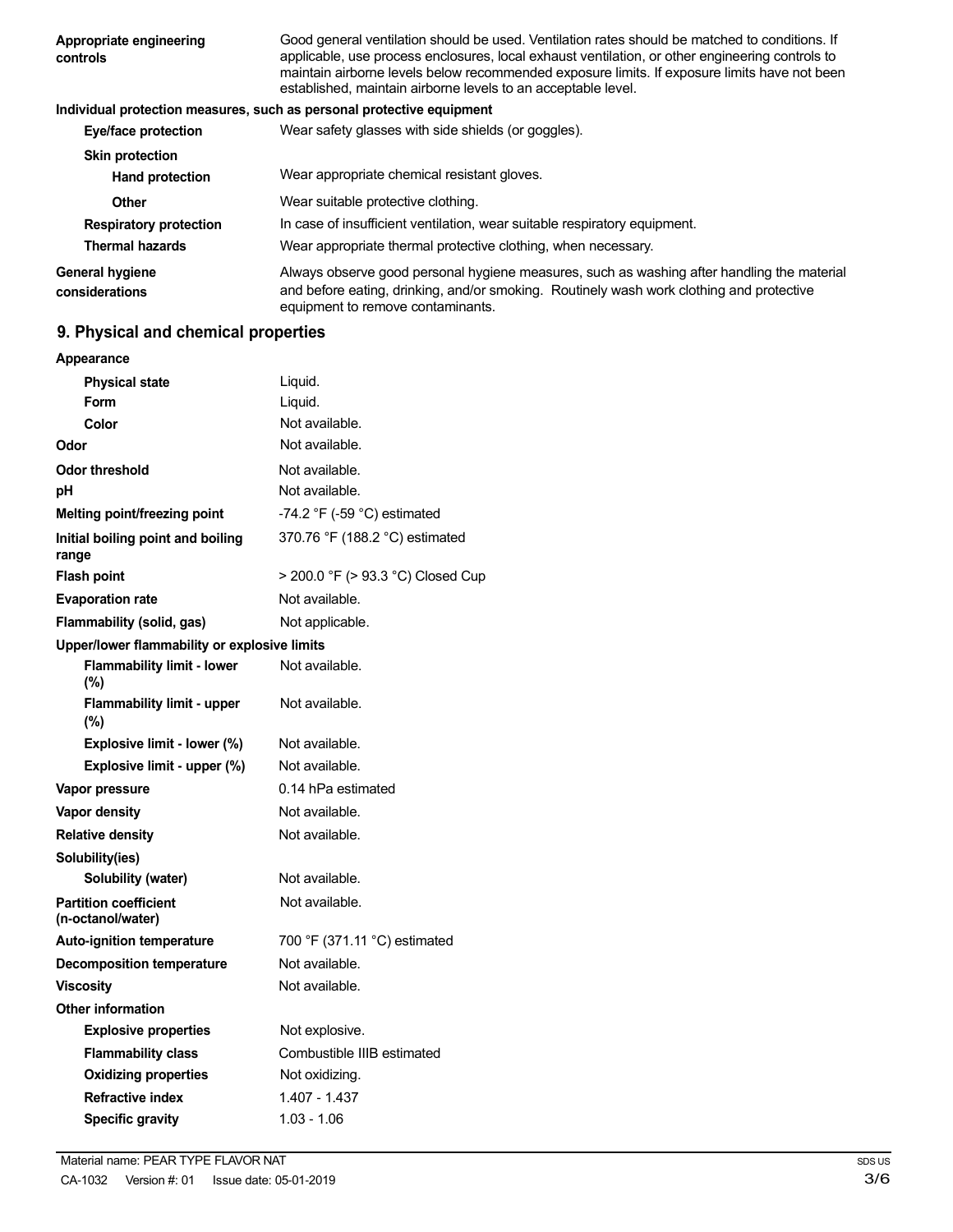## **10. Stability and reactivity**

| <b>Reactivity</b>                            | The product is stable and non-reactive under normal conditions of use, storage and transport.                                                                            |
|----------------------------------------------|--------------------------------------------------------------------------------------------------------------------------------------------------------------------------|
| <b>Chemical stability</b>                    | Material is stable under normal conditions.                                                                                                                              |
| <b>Possibility of hazardous</b><br>reactions | No dangerous reaction known under conditions of normal use.                                                                                                              |
| <b>Conditions to avoid</b>                   | Keep away from heat, hot surfaces, sparks, open flames and other ignition sources. Avoid<br>temperatures exceeding the flash point. Contact with incompatible materials. |
| Incompatible materials                       | Strong oxidizing agents.                                                                                                                                                 |
| <b>Hazardous decomposition</b><br>products   | No hazardous decomposition products are known.                                                                                                                           |

## **11. Toxicological information**

## **Information on likely routes of exposure**

| <b>Inhalation</b>                                                                                      | Prolonged inhalation may be harmful.                                                                                                                                                                  |
|--------------------------------------------------------------------------------------------------------|-------------------------------------------------------------------------------------------------------------------------------------------------------------------------------------------------------|
| <b>Skin contact</b>                                                                                    | No adverse effects due to skin contact are expected.                                                                                                                                                  |
| Eye contact                                                                                            | Direct contact with eyes may cause temporary irritation.                                                                                                                                              |
| Ingestion                                                                                              | Expected to be a low ingestion hazard.                                                                                                                                                                |
| Symptoms related to the<br>physical, chemical and<br>toxicological characteristics                     | Direct contact with eyes may cause temporary irritation.                                                                                                                                              |
| Information on toxicological effects                                                                   |                                                                                                                                                                                                       |
| <b>Acute toxicity</b>                                                                                  | Not known.                                                                                                                                                                                            |
| <b>Skin corrosion/irritation</b><br>Serious eye damage/eye<br>irritation                               | Prolonged skin contact may cause temporary irritation.<br>Direct contact with eyes may cause temporary irritation.                                                                                    |
| Respiratory or skin sensitization                                                                      |                                                                                                                                                                                                       |
| <b>Respiratory sensitization</b>                                                                       | Not a respiratory sensitizer.                                                                                                                                                                         |
| <b>Skin sensitization</b>                                                                              | This product is not expected to cause skin sensitization.                                                                                                                                             |
| Germ cell mutagenicity                                                                                 | No data available to indicate product or any components present at greater than 0.1% are<br>mutagenic or genotoxic.                                                                                   |
| Carcinogenicity                                                                                        | Not classifiable as to carcinogenicity to humans.                                                                                                                                                     |
| IARC Monographs. Overall Evaluation of Carcinogenicity<br>Not listed.<br>Not regulated.<br>Not listed. | OSHA Specifically Regulated Substances (29 CFR 1910.1001-1052)<br>US. National Toxicology Program (NTP) Report on Carcinogens                                                                         |
| <b>Reproductive toxicity</b>                                                                           | This product is not expected to cause reproductive or developmental effects.                                                                                                                          |
| Specific target organ toxicity -<br>single exposure                                                    | Not classified.                                                                                                                                                                                       |
| Specific target organ toxicity -<br>repeated exposure                                                  | Not classified.                                                                                                                                                                                       |
| <b>Aspiration hazard</b>                                                                               | Not an aspiration hazard.                                                                                                                                                                             |
| <b>Chronic effects</b>                                                                                 | Prolonged inhalation may be harmful.                                                                                                                                                                  |
| 12. Ecological information                                                                             |                                                                                                                                                                                                       |
| <b>Ecotoxicity</b>                                                                                     | The product is not classified as environmentally hazardous. However, this does not exclude the<br>possibility that large or frequent spills can have a harmful or damaging effect on the environment. |
| Persistence and degradability                                                                          | No data is available on the degradability of any ingredients in the mixture.                                                                                                                          |
| <b>Bioaccumulative potential</b>                                                                       |                                                                                                                                                                                                       |
| Partition coefficient n-octanol / water (log Kow)<br>PROPYLENE GLYCOL                                  | $-0.92$<br>NOM NFI                                                                                                                                                                                    |
| <b>Mobility in soil</b>                                                                                | No data available.                                                                                                                                                                                    |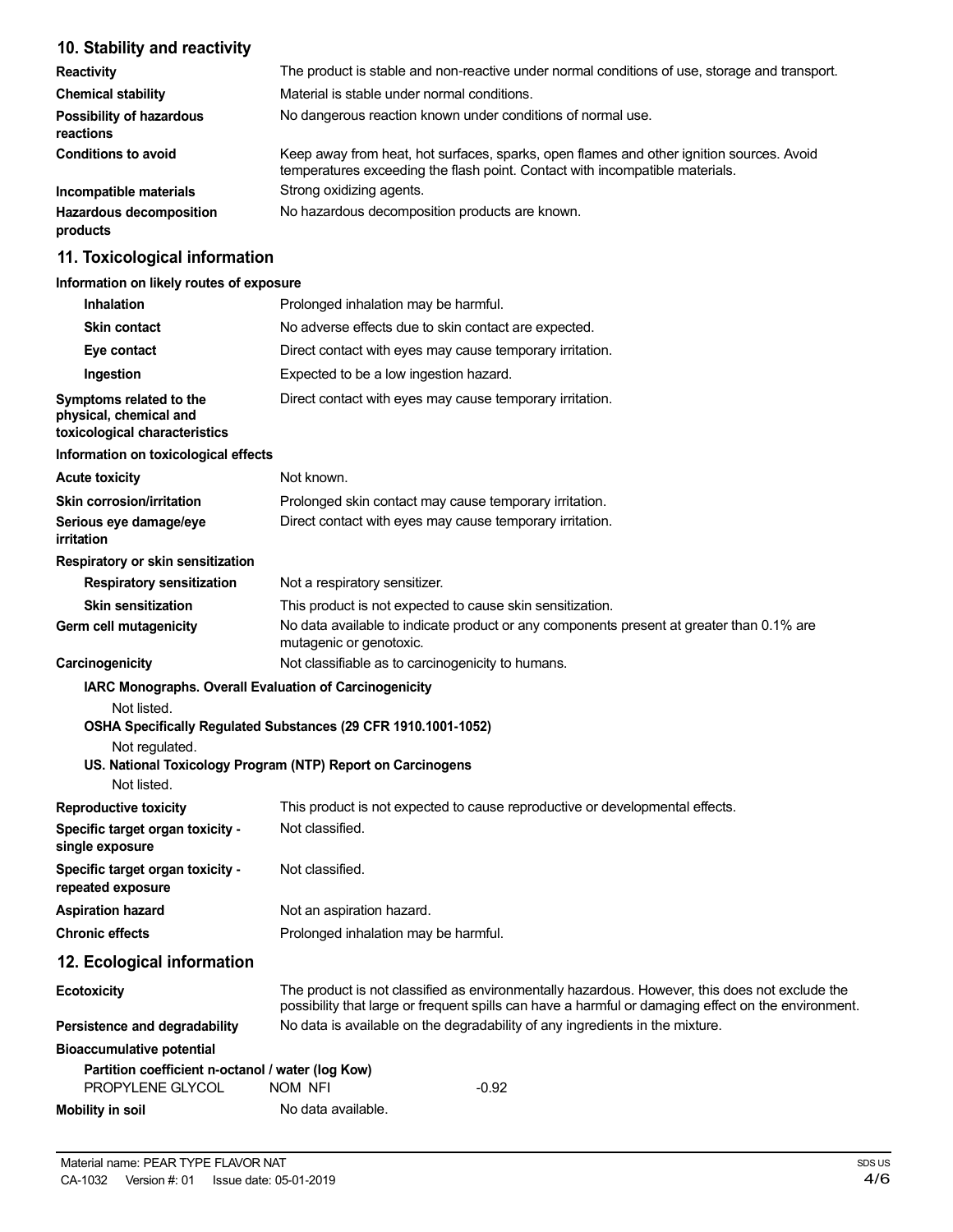| Other adverse effects                                                          | No other adverse environmental effects (e.g. ozone depletion, photochemical ozone creation<br>potential, endocrine disruption, global warming potential) are expected from this component.                             |
|--------------------------------------------------------------------------------|------------------------------------------------------------------------------------------------------------------------------------------------------------------------------------------------------------------------|
| 13. Disposal considerations                                                    |                                                                                                                                                                                                                        |
| <b>Disposal instructions</b>                                                   | Collect and reclaim or dispose in sealed containers at licensed waste disposal site.                                                                                                                                   |
| <b>Local disposal regulations</b>                                              | Dispose in accordance with all applicable regulations.                                                                                                                                                                 |
| Hazardous waste code                                                           | The waste code should be assigned in discussion between the user, the producer and the waste<br>disposal company.                                                                                                      |
| Waste from residues / unused<br>products                                       | Dispose of in accordance with local regulations. Empty containers or liners may retain some<br>product residues. This material and its container must be disposed of in a safe manner (see:<br>Disposal instructions). |
| <b>Contaminated packaging</b>                                                  | Since emptied containers may retain product residue, follow label warnings even after container is<br>emptied. Empty containers should be taken to an approved waste handling site for recycling or<br>disposal.       |
| 14. Transport information                                                      |                                                                                                                                                                                                                        |
| <b>DOT</b>                                                                     |                                                                                                                                                                                                                        |
| Not regulated as dangerous goods.                                              |                                                                                                                                                                                                                        |
| <b>IATA</b>                                                                    |                                                                                                                                                                                                                        |
| Not regulated as dangerous goods.                                              |                                                                                                                                                                                                                        |
| <b>IMDG</b>                                                                    |                                                                                                                                                                                                                        |
| Not regulated as dangerous goods.                                              |                                                                                                                                                                                                                        |
| Transport in bulk according to<br>Annex II of MARPOL 73/78 and<br>the IBC Code | Not established.                                                                                                                                                                                                       |
| 15. Regulatory information                                                     |                                                                                                                                                                                                                        |

#### **US federal regulations**

This product is not known to be a "Hazardous Chemical" as defined by the OSHA Hazard Communication Standard, 29 CFR 1910.1200.

#### **Toxic Substances Control Act (TSCA)**

**TSCA Section 12(b) Export Notification (40 CFR 707, Subpt. D)**

Not regulated.

#### **CERCLA Hazardous Substance List (40 CFR 302.4)**

Not listed.

#### **SARA 304 Emergency release notification**

Not regulated.

#### **OSHA Specifically Regulated Substances (29 CFR 1910.1001-1052)**

Not regulated.

#### **Superfund Amendments and Reauthorization Act of 1986 (SARA)**

#### **SARA 302 Extremely hazardous substance**

Not listed.

**SARA 311/312 Hazardous** No (Exempt) **chemical**

## **SARA 313 (TRI reporting)**

Not regulated.

#### **Other federal regulations**

#### **Clean Air Act (CAA) Section 112 Hazardous Air Pollutants (HAPs) List**

Not regulated.

**Clean Air Act (CAA) Section 112(r) Accidental Release Prevention (40 CFR 68.130)**

Not regulated.

**Safe Drinking Water Act** Not regulated.

#### **(SDWA) US state regulations**

## **California Proposition 65**

California Safe Drinking Water and Toxic Enforcement Act of 1986 (Proposition 65): This material is not known to contain any chemicals currently listed as carcinogens or reproductive toxins. For more information go to www.P65Warnings.ca.gov.